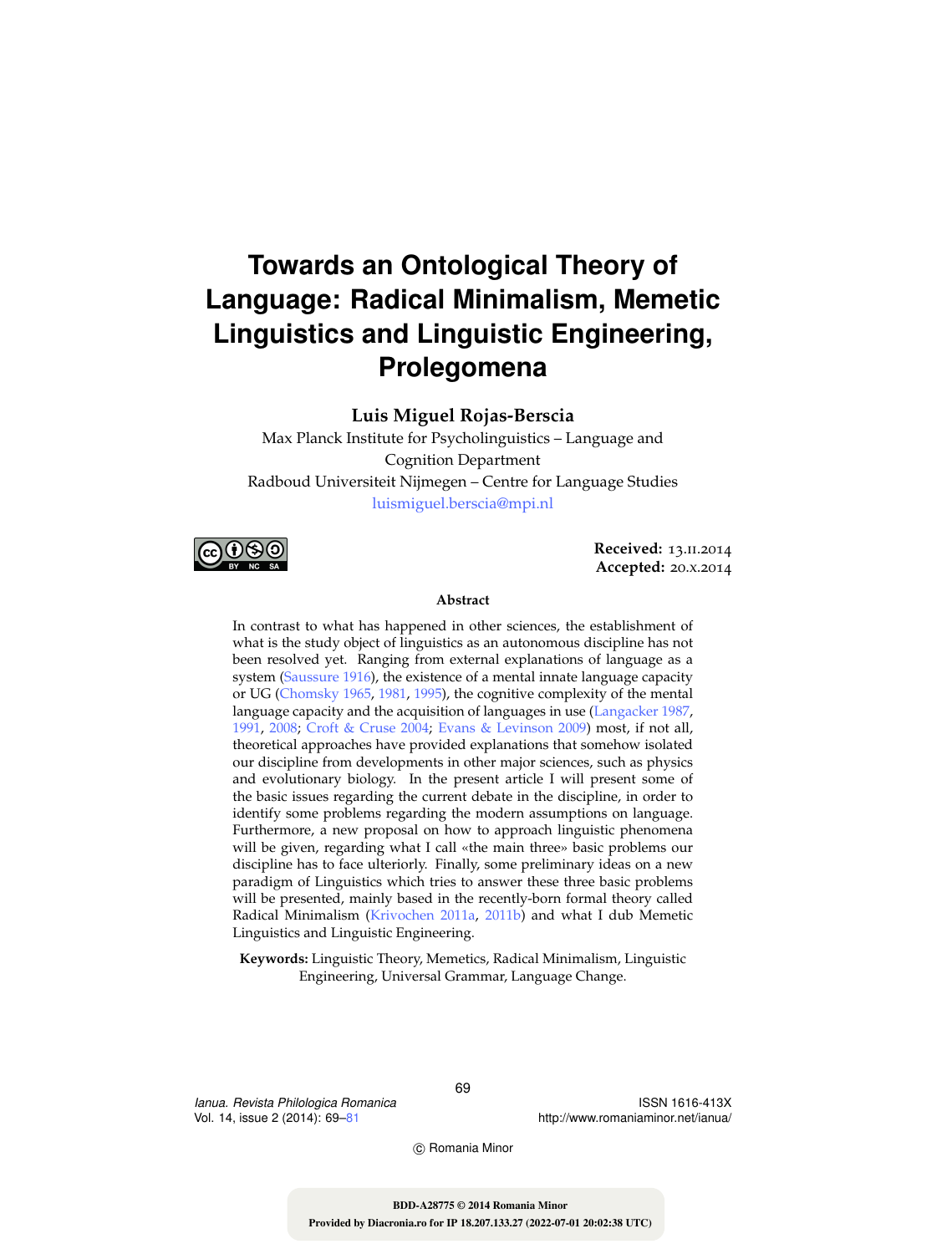#### **Table of Contents**

- 1 The ideas of Evans & Levinson (2009)
- 2 The debate of the century
- 3 Towards a new Linguistics
- 4 Final remarks References

ποταμοῖσι τοῖσιν αὐτοῖσιν ἐμβίνουσιν, ἔτερα καὶ ἔτερα ὔδατα ἐπιρρεῖ. «Ever-newer waters flow on those who step into the same rivers.» Heraclitus

# **1 The ideas of Evans & Levinson (2009)**

According to Evans & Levinson (2009), «we are the only known species whose communication system varies fundamentally in both form and content» (Evans & Levinson 2009, 431). The former can be attested in the world languages. Just crossing the border by bike from one European country like the Netherlands to another one like Germany would surprise any foreigner amazed by the difference of both languages and their lexicon. The latter, which can be mostly exemplified by meaning can be attested when different types of constructions can be used to convey similar meanings in one language, like causative prefixes and periphrasis in Shawi to convey causation (Rojas-Berscia 2013), or nominalisations to convey possession in Mandarin Chinese (Rojas-Berscia in prep.). This is fairly true, and it could be assumed that any Martian linguist landing in the Earth would be surprised by this fact if he/she had the necessary equipment.

The article presented by Evans & Levinson stirred up different reactions from the Chomskyan corner and from functionalist views. The main claim by both authors was that «there are vanishingly few universals of language in the direct sense that all languages exhibit them» (Evans & Levinson 2009, 429). According to the authors, linguistic universals such as Greenberg's unconditional absolute universals are improbable to exist. A claim that more or less states this as its insignia is the Chomskyan UG, for which there are no languages that do no exhibit the property of recursion, commonly known as the property of «embedding a constituent structure in a constituent of the same type» (Pinker & Jackendoff 2005, 211), or in a Lindenmayer grammar-fashion, «a recursive rule is one which has the property of self-embedding, that is, in which the same phrase type appears on both sides of a phrase structure rewrite rule» (Fitch 2010, 79). One of the first linguists to argue against this universal was Daniel Everett with his claim that the Pirahã language spoken in the Amazon lacked this type of embedding; the debate remains open though $^1$  (cf. Everett 2005, 2007, 2009, 2010; Rojas-Berscia 2011).

 $^1$  Although in recent years Generative Grammar (GG) has received many attacks from different sides of the field, it must be credited that this theory was the only one in its origins which posited linguistics in more general debates within sciences.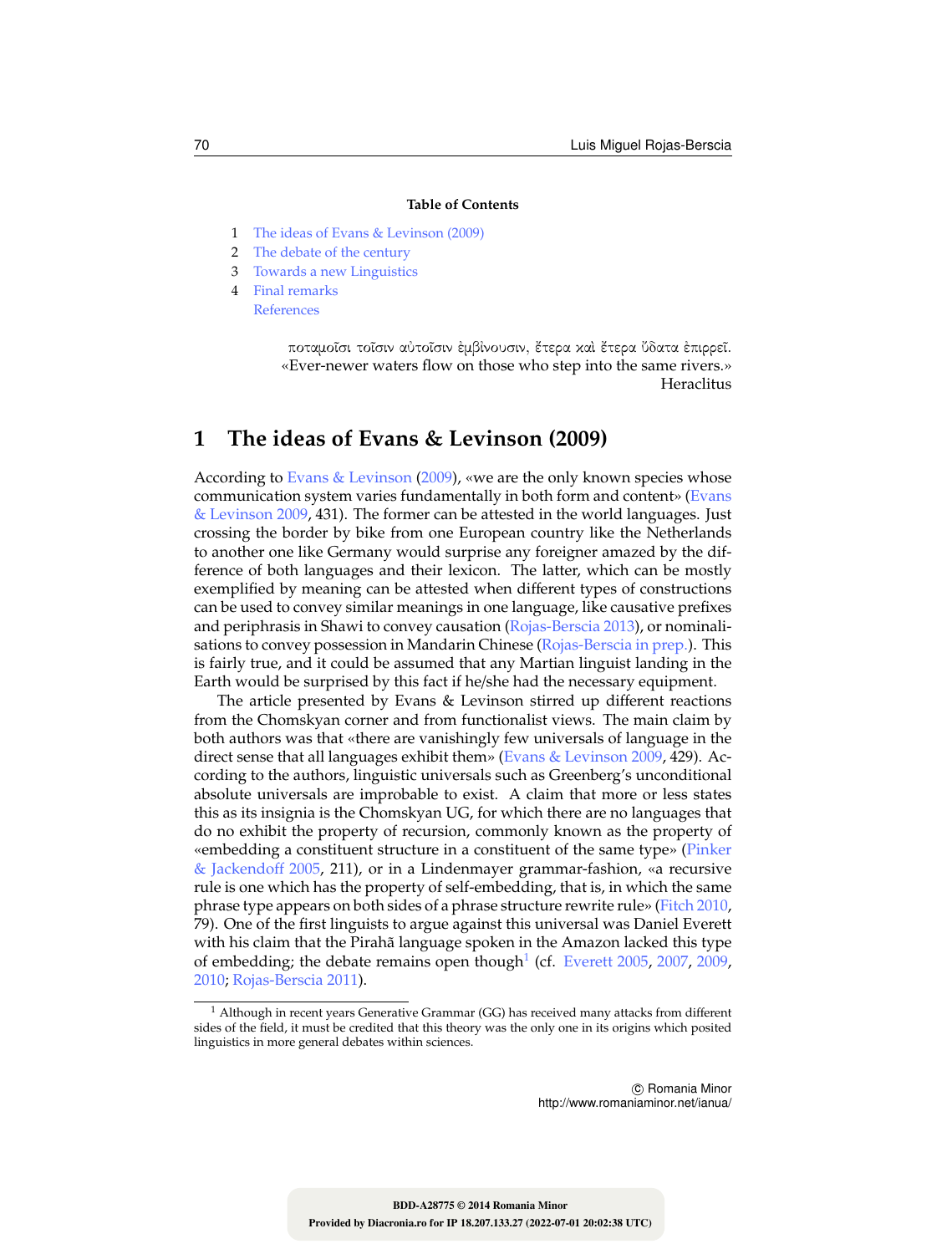There are ca. 7000 languages in the world and much more fieldwork is still needed to describe all of them; however, by the actual state of the art in which many typological and descriptive works have been carried out, it is hard to continue assuming that linguistic universals exist. Certainly, there are similar patterns across languages (Evans & Levinson 2009, 434); nevertheless, no claim that relates these tendencies to other disciplines has been proposed  $(S<sub>3.2</sub>)$ . As can be inferred from the article, from the current state of the art it can be assumed that there are no sound universals, no syllable structure universals, no morphological universals, no universal word-classes, no syntactic universals, no semantic universals, but just tendencies. The only thing that can be said to be universal, however, and following the authors, is that «the human language processing system is a **hybrid**: "a biological system tuned to a specific linguistic system, itself a cultural historical product"» (Evans & Levinson 2009, 446). The problem with this definition, although clearly stated and superior to previous functionalist ones that argue for language to be something to perform something, is the word «hybrid», since there is no clear relation between the biological nature of language and the cultural one. Why should it be called a hybrid if they are just tuned? Is language inside and outside of the mind at the same time? Previous definitions of language such as the generative one, as in the Principles and Parameters Theory, which argued for a universal grammar based on language properties retrievable from the existent languages, specifically English, or usage-based approaches which argued for cognitive systems to be tuned to an infinite set of language structures forged by use, were only based on what could be seen in the «form» of the existent languages, rather than by the nature of language itself. This tradition can also be somehow perceived in the authors' definition. This tradition is the base of what I call Morphological Linguistics.

In the following paragraphs I will present a view against this hybrid definition and this form-based or morphological definition of language, arguing for two different systems of interplay, a bio-physical one and several memetic ones.

## **2 The debate of the century**

Since Linguistics was born as a western discipline, many, if not all, of its assumptions were derived from the classical views of Plato and Aristotle, giving rise to the line-up of the two leading schools in the discipline: formalism and functionalism. While the formalist school is based on a rationalist philosophy, following Socrates, Plato and modern philosophers such as Descartes, Leibniz and Spinoza, and arguing for innate ideas or inborn universal knowledge in the form of a UG (Chomsky 1965), the functional school is based in an empiricist philosophy, following Aristotle and the modern philosophers Bacon, Hume, and Locke, arguing for knowledge acquired through sensory-motor experience, an issue that was conceptualised in recent usage-based models (Croft & Cruse 2004; Tuggy in prep.), and in the existence of a *tabula rasa* or, in my terms, a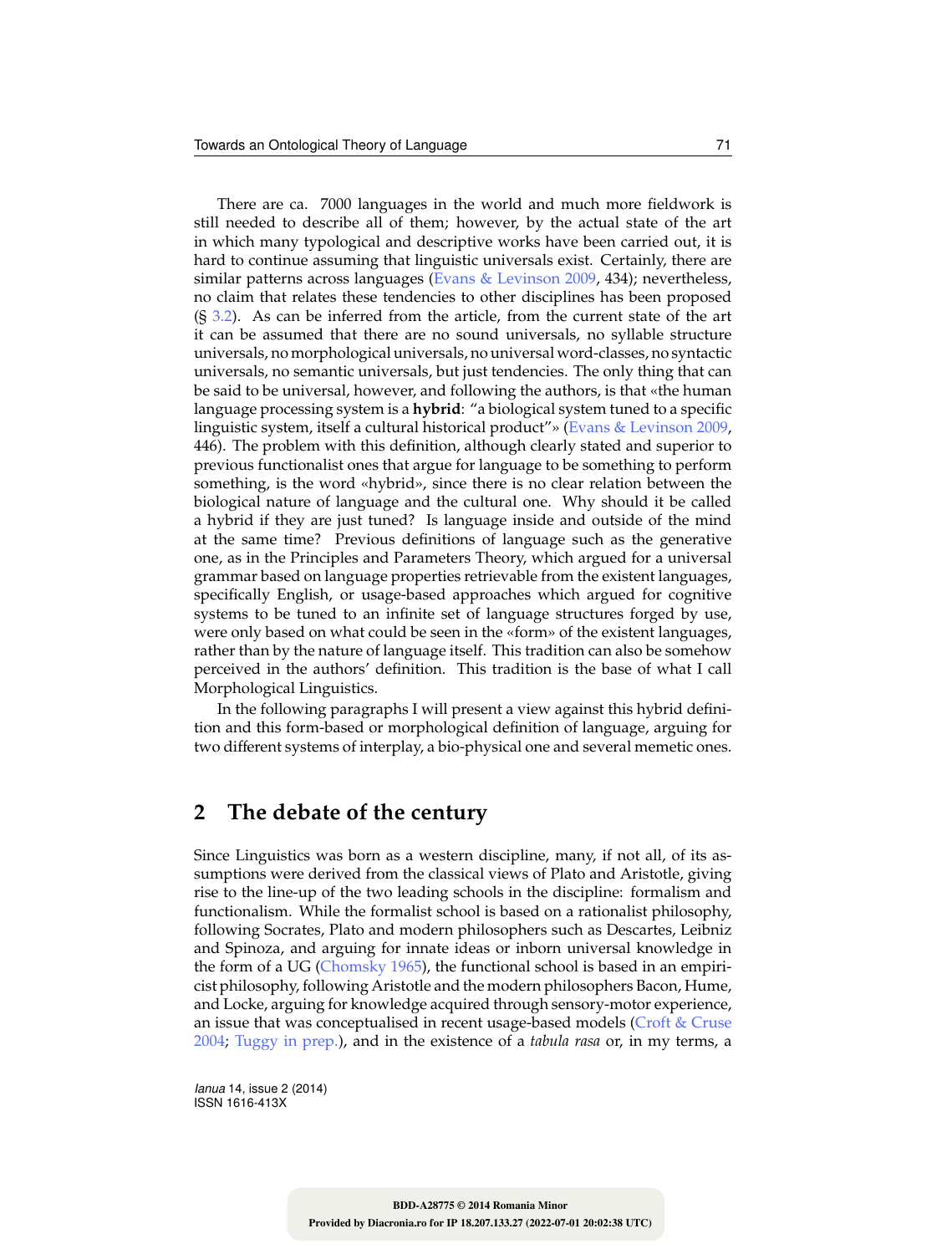blank slate before any type of learning. Hereby I present a table with some basic assumptions in both schools:

|             | $OIII$ ulu $III$ $\angle$ UI $\angle$<br>Functionalism | Formalism                  |
|-------------|--------------------------------------------------------|----------------------------|
| Assumptions | Language ability part of a                             | Inborn unique language     |
|             | general cognitive appara-                              | faculty (Universal Gram-   |
|             | tus                                                    | mar)                       |
|             | in cognitive<br>Embedded                               | Language autonomy          |
|             | socio-cultural context                                 |                            |
|             | Linguistic structures func-                            | Independent of use and     |
|             | tionally motivated and                                 | function                   |
|             | shaped by use                                          |                            |
| Methodology | Inductive method (larger                               | Deductive methods (fewer   |
|             | samples)                                               | language samples)          |
|             | Avoid abstract theoretical                             | Posit abstract theoretical |
|             | constructs                                             | constructs                 |

Table 1: *Functionalism vs. Formalism, assumptions and methodology (based on Shibatani 2012)*

Nowadays, many different theories coexist which belong to one of these two sides of the coin. Hereby I present a chart with some of the most known functional and formal theories of language:

| $\circ$<br><b>Functional schools</b> | Formal schools                      |  |
|--------------------------------------|-------------------------------------|--|
| (Greenbergian typology)              | (Generative Grammars)               |  |
| Functional typology (T. Givón,       | Principles & Parameters, Govern-    |  |
| B. Comrie, William Croft, John       | ment & Binding (Chomsky)            |  |
| Haiman, Joan Bybee)                  |                                     |  |
| Discourse studies (T. van Dijk, S.   | Minimalist Program (Chomsky)        |  |
| Thompson, P. Hopper, J. DuBois)      |                                     |  |
| Cognitive Grammar/Linguistics (R.    | Lexical-functional grammar (Joan    |  |
| Langacker, L. Talmy, George Lakoff)  | Bresnan)                            |  |
| Systemic functional grammar          | Generalized Phrase<br>Structure     |  |
| (Michael Halliday)                   | Grammar (Ivan Sag)                  |  |
| Functional grammar (Simon Dik)       | Relational grammar (David Perl-     |  |
|                                      | mutter)                             |  |
| Susumu Kuno's functional gram-       | Conceptual semantics (Ray Jack-     |  |
| mar                                  | endoff) / Simpler Syntax (Culicover |  |
|                                      | & Jackendoff)                       |  |
| Construction Grammar (C. Fillmore    | Nanosyntax (Starke)                 |  |
| P. Kay, A. Goldberg)                 |                                     |  |
| Role and Reference Grammar (R.       | Optimality Theory (Prince<br>&      |  |
| Van Valin, William Foley)            | Smolensky)                          |  |
| Descriptive-typological grammar,     | Head Driven Phrase<br>Structure     |  |
| aka «Basic Linguistic Theory»        | Grammar (Pollard & Sag)             |  |
| (R.W.M. Dixon)                       |                                     |  |

Table 2: *Today's schools of linguistics (based on Shibatani 2012)*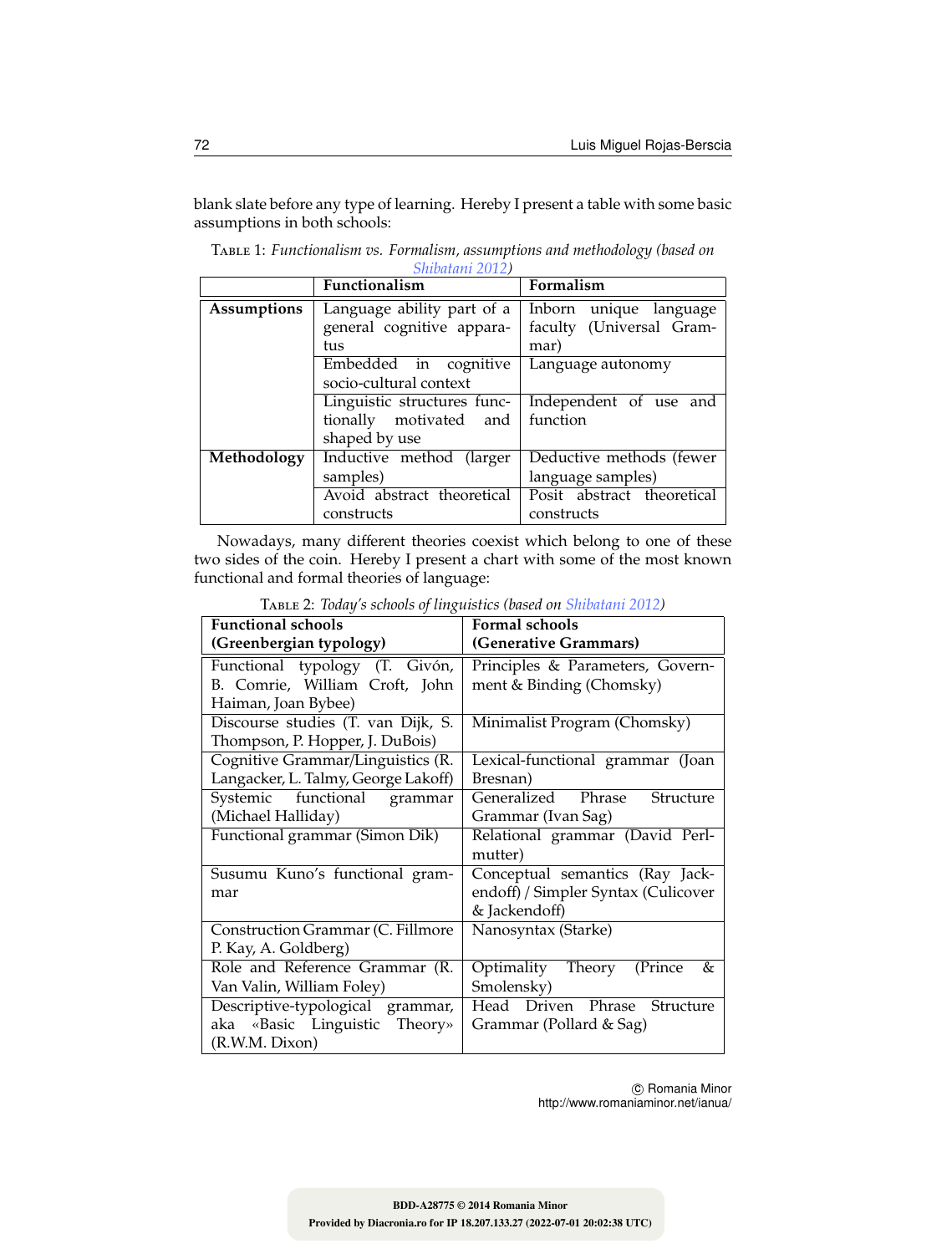Most of the models in the functionalist schools assume that the language system emerges from usage, i.e. the formal embodiment of natural languages is learnt to convey specific functions which are language-dependent. The formal theories of language, almost all derived from the generativist model, could all agree in arguing that language is «a set (finite or infinite) of sentences, each finite in length and constructed out of a finite set of elements» (Chomsky 1957, 13). Although it might sound unfair to reduce all the formal accounts of grammar to this classical statement, this is partially what has been done in the last sixty years. Many improvements to the UG theory have been developed, though no one remarked, including the functionalist approaches, that language was defined in terms of the form of natural languages. It is true that languages have sentences, words, morphemes, sounds, etc. However, trying to define language based on what these constituents do will turn out to provide a Morphological Theory of language, a theory of how language, or UG if assumed, looks, but not what it is.

The main aim of this first statement of the theory is to provide a new perspective in the debate; however, it is hard to provide any new improvements to such a group of theories. What I propose is, against the former theoretical approaches, an Ontological Theory of Language, which means defining first what the nature of language is, rather than defining it by what can be seen in natural languages. If I group all the former accounts, I can almost unmistakably affirm that they are all Morphological theories of language. It is true that all these theories have provided linguists with important tools for language description and theoretical thinking; nevertheless, if there is no Ontological explanation of the nature of language, it is hard to make our own approaches dialogue with what has been developed in sciences such as physics or evolutionary biology.

Adopting the ontological perspective, the only thing that can be said about language and languages is that they exist. Explanations such as «languages change», «languages are socio-culturally relevant», «language information is stored in the mind», «languages are processed by a complex cognitive system», all derived from Morphological accounts of language, do not account for the nature of language but for its behaviour. Although this might sound fairly simple, it is a very powerful statement. If language and languages exist, they have to be governed as all existent things in the universe, thus they are physical, but, how to account for that? This is what I call the Heraclitus Problem. Heraclitus was a pre-Socratic Greek philosopher from the VI century BC. According to him, the universe was constantly and steadily changing. This idea was repeatedly inferred from one of the cryptic statements of the thinker: «ποταμοῖσι τοῖσιν αὐτο˜ισιν ἐμβαἰνουσιν, ἔτερα καὶ ἔτερα ὔδατα ἐπιρρε˜ι» , in English, 'Ever-newer waters flow on those who step into the same rivers.' If any of us go to the Rhine coast in Cologne, the Rhine River will always be conceptually the same; however, if one steps into it one can undoubtedly infer that the water she is feeling in her feet is not the same she felt some years ago in the same place. This idea is very powerful because language is the same. Language is basically the same for all humans; languages, howbeit, flow, change: they could be considered the water that flows in «language». Language is apparently always the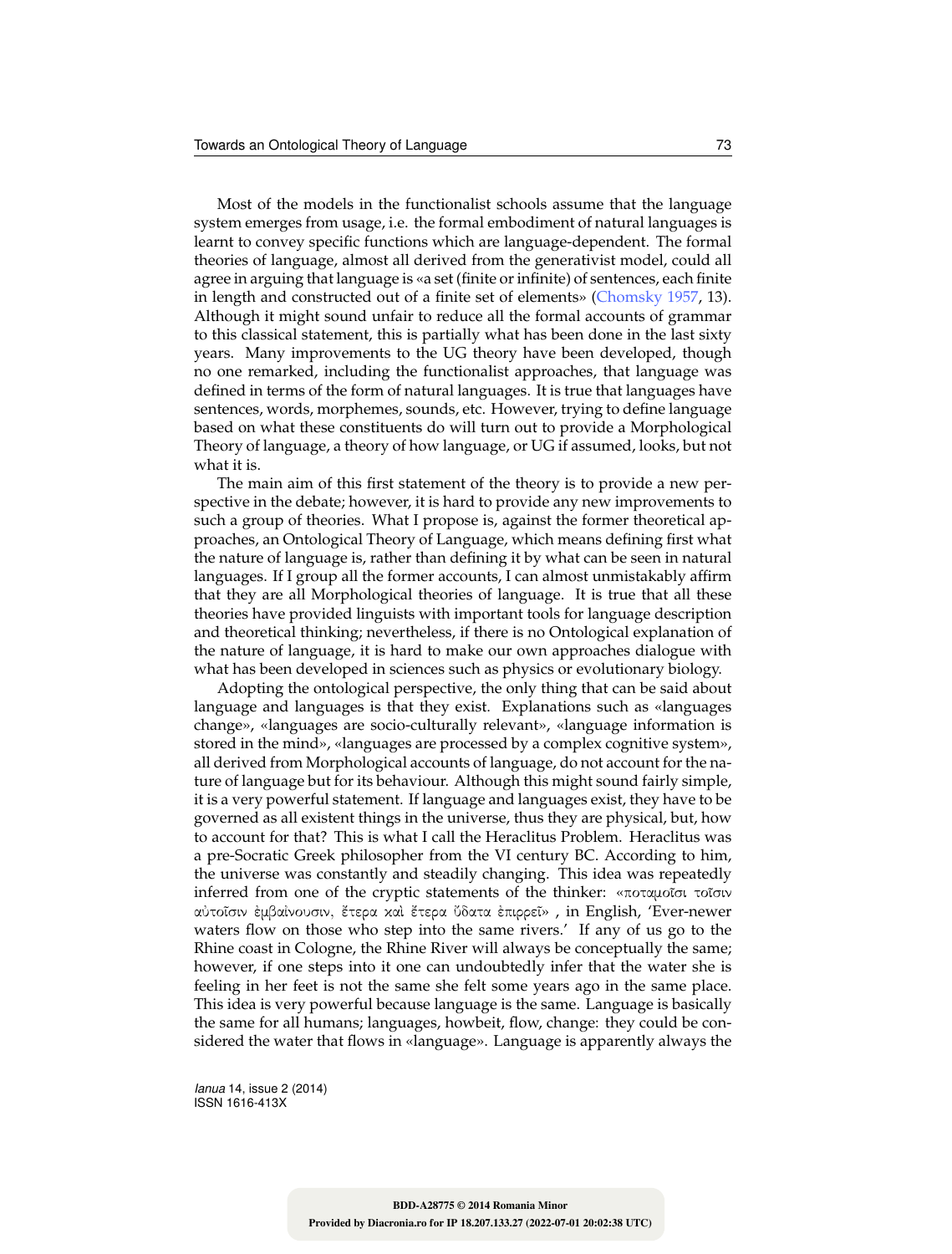same, but what flows in it is constantly changing. Language itself is not static though. It can change as well; however, its changes are not as perceivable as the immediate changes attestable across different languages. This is what I call Heraclitean linguistics.

Taking these ideas into account, a new Ontological/Heraclitean theory of language has to ulteriorly answer what I have named «the main three» problems of linguistics:

- 1. What is language?
	- 1.1 What is language used for?
- 2. What are languages?
	- 2.1 What are languages used for?
- 3. What is the interaction between language and languages?

If language and languages exist, what are they? This is the basic question an ontological theory of language has to answer. At the moment, leaving apart morphological theories of language, there haven't been accounts on that apart from Krivochen (2011a, 2011b). Above I have added some subquestions regarding the function of language and languages. These subquestions are constantly being tackled by other disciplines such as Philosophy of the Mind, Philosophy of language, Psycholinguistics, for 1.1, and Sociolinguistics, Discourse Analysis, Ethnolinguistics, Anthropological Linguistics, etc., for 2.1. In the following section, three ontological theories which face the three basic problems will be introduced.

## **3 Towards a new Linguistics**

## **3.1 Radical Minimalism (Krivochen 2011a, 2011b)**

What is language? The main aim of this theory is «to integrate the study of language (along with the study of any other mental faculty) into the study of the physical universe (or «natural world»), as a physical system among many others with which language should optimally share characteristics, operations and principles that we take to be universal» (Krivochen 2011a). Hence, if language is part of the universe, i.e. the natural world, it has to be a physical. The basic tenets of the theory which answer to one of the main three ontological problems in the discipline can be summarised as follows:

- 1. Language is a physical system; hence, part of the natural world.
- 2. If 1 is assumed, the same principles applied to other physical systems can be applied to language, since it shares basic properties with them.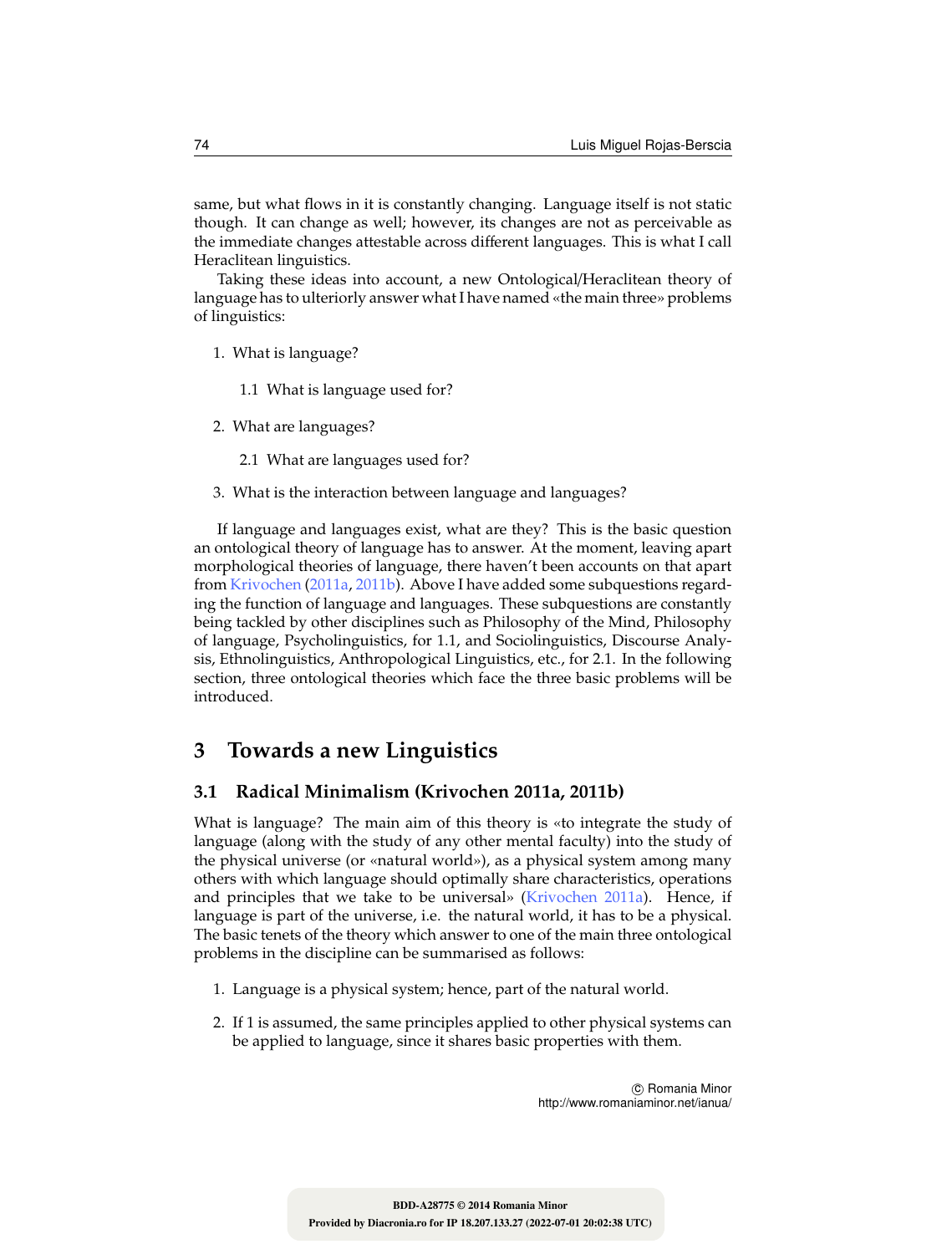3. Operations in language can be «very basic, simple and universal, as well as the constraints upon them, which are determined by the interaction with other systems, not by stipulative intra-theoretical filters (Krivochen 2011b, 36).

Moreover, 2 and 3 can be summarised in what Krivochen has called the Strong Radically Minimalist Thesis (SRMT) which states as follows:

All differences between physical systems are «superficial» and rely only on the characteristics of their basic units [i.e., the elements that are manipulated], which require minimal adjustments in the **formulation** of operations and constraints [that is, only notational issues]. At a **principled level**, all physical systems are identical, make use of the same operations and respond to the same principles.<sup>2</sup>

(Krivochen 2011b, 2)

This system, physical in its nature, which exists only in human beings, is what I call Human Language Computational System (HLCS). Since all biological beings must have some kind of LCS, the existence of a HLCS must have occurred phylogenetically and following the principles of natural selection. This HLCS is used for all cognitive processes, just like computers use binary coding to process software.<sup>3</sup> The primary operation behind the HLCS is called concatenation, and it can be described as follows:

**[Concatenation]**<sup>4</sup> is a **free unbounded operation** that applies to **two** (smallest non-trivial number of elements) distinct objects sharing format, either ontological or structural. [Concatenation] is, on the simplest assumptions, the **only generative operation in the physical world**.

(Krivochen 2011c)

Concatenation can be said to be the operation behind the HLCS. The way in which it «operates», especially dealing with languages, remains pendant and is one of the most important objectives of future research in this field.

### **3.2 Memetic Linguistics, first ideas**

What are languages? From an ontological point of view, if languages exist, they have to be physical; hence, governed by the principles of natural selection as any other thing in the universe. This definition might sound awkward, since

<sup>&</sup>lt;sup>2</sup>For more information on the physical principles behind, cf. Krivochen 2011a.

 $3$ Languages, in this fashion, would be decoded by the HLCS as a computer does the same to software. However, languages tend to have a clear importance in cognition as well. This importance remains to be studied. As a speculation I would argue that languages are to brains what operative systems are to computers.

<sup>4</sup>Though originally called *Merge* by the author (following Boeckx 2010) and then changed to concatenation, there is a great difference between the Chomskyan *Merge* and the Krivochean one (cf. Krivochen 2011c, 42).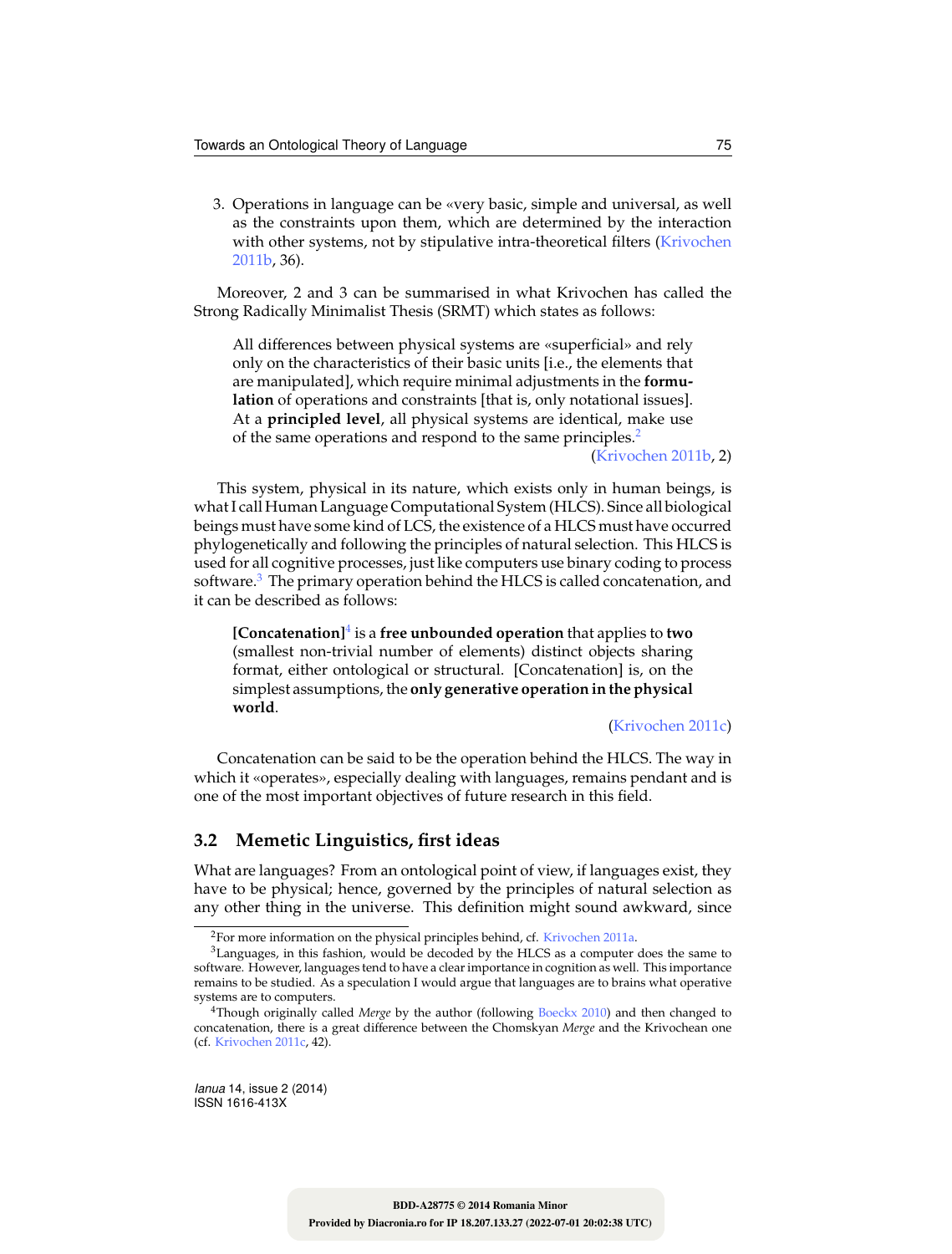languages cannot be considered something inherently biological or tangible. This point of view, however, changed in the 70's with the appearance of «The Selfish Gene» (Dawkins 1976) work which argued for the existence of units of cultural transmission called *memes*. Memes, just like genes, are replicators which human beings produce and transmit through the process of imitation, and «are in competition to get copied [so that] the successful ones will be those of high fidelity, high fecundity, and longevity» (Blackmore 1999, 104). Imitation is not thought, however, as what a folk theoretical framework might suggest, as the mere copying of information from one source to another. Imitation relies on a more complex process, in which information replicated is processed by one capable individual and complexified by him/her/it, giving rise to a different complex form, almost equal to the first one but with a slight change. These new complex forms will start competing with the previous forms in the process of natural selection. For natural selection to exist, three conditions have to be assumed:

- 1. Variation, in the sense something new was introduced to something already existent;
- 2. Heredity or replication, in the sense of a capacity of copying elements exists;
- 3. Differential «fitness», in the sense of an element is more or less suited than another one in a given environment.

In the case of genes/memes this is what happens. In the case of languages, it can be undoubtedly said that the process occurs steadily and frequently. Many of these cases have been discussed in the last two hundred years by the discipline so-called Historical Linguistics. Although this faction of linguistics has only been interested in the processes behind language change and its universality, there is a great resemblance between what they describe and what can be called meme natural selection.<sup>5</sup> For instance, in the case of Late Classical Latin, a future tense formalisation with two forms could be attested:

- (1) cantabo 'I will sing' (synthetic form)
- (2) cantare habeo 'I will sing' (periphrastic form)

According to historical linguists, synthetic forms tend to be lost when new periphrastic ones appear. This is exactly what happened in the language: (1) was lost. Later on, when the Neo-Latin languages emerged, this form started to become more analytic, while a new periphrastic one appeared:

 $^5$ It must be said, however, that Historical Linguistics was indeed born in such a path, following the positivist idea of the genealogical trees of languages. Although such a radical view is nowadays left apart for more continuous change paradigms, the idea remains more or less the same and could be perfectly extrapoled to what I call Memetic Linguistics.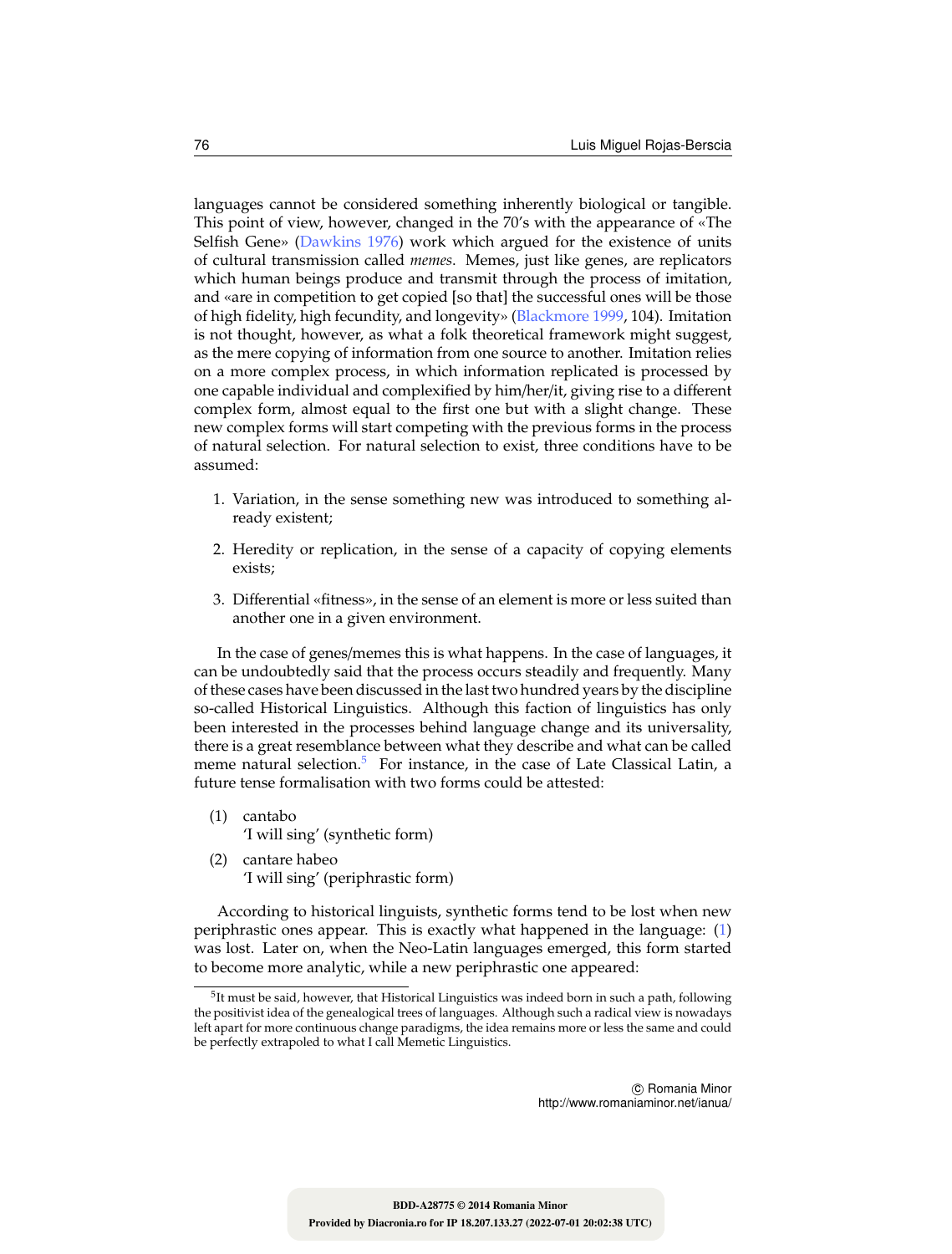- (3) cantar he >> cantaré 'I will sing'
- (4) voy a cantar 'I will sing'

It can be easily heard among Modern Spanish speakers the preference for (4), giving some strength to the theory of periphrastic preference as a universal. However, this does not apply thoroughly across languages. A great exception can be attested in Modern English possessive constructions,

- (5) John's dog (analytic)
- (6) The dog of John (periphrastic)

where (5) is preferred over (6). There are many reasons for it to happen and sociolinguists may have very interesting explanations; however, from an external point of view, what I can see is that languages, memetic in their nature,<sup>6</sup> and similar to genes, manifest change in the way of natural selection, where language change cannot be said to be composed of universal rules of language change, but by **memetic tendencies**. This can also be applied to typological universals, in which several traits can be tracked within different places, arguing for the existence of the so called «areas». These areas are nothing but waves of meme-expansion and are of great interest to Memetic Linguistics. Future research should be focused on the tracking of memes in the languages of the world from two perspectives that I state as follows:

- 1. **A micro-memetic perspective**: Interested in how new replicators expand in languages in a small-scale (the former field of Sociolinguistics).
- 2. **A macro-memetic perspective**: Interested in how strong replicators continue their expansions on a large-scale $^7$  (the former field of Historical Linguistics & Typology).

This research has to be done taking into account that one language, for instance Wanka Quechua, is not a meme in its own right, but a group of different memes in a sort of cooperation, also called *memeplex* (Blackmore 1999). In this sense, all phonetic, phonological, morphological, syntactic, semantic and pragmatic components of a given language will compete in natural selection **cooperatively**, within the same system, and **individually** within systems.

Assuming that languages are physical, thus memetic, in its nature and processed by biological machines with an adapted LCS (only humans in this case), the second question is answered from an ontological perspective. Recapping what Evans  $&$  Levinson (2009) said about language to be: «the human language

<sup>&</sup>lt;sup>6</sup>This view was also explored by  $Crotf$  (2000), with what he dubs linguemes.

 $7$ Recursion, for instance, could be an extremely strong memetic linguistic replicator, even driving linguists to write whole theories about it. An exception to the expansion of recursion would be the Pirahã language spoken in the Brazilian Amazonia (Everett 2005; Rojas-Berscia 2011).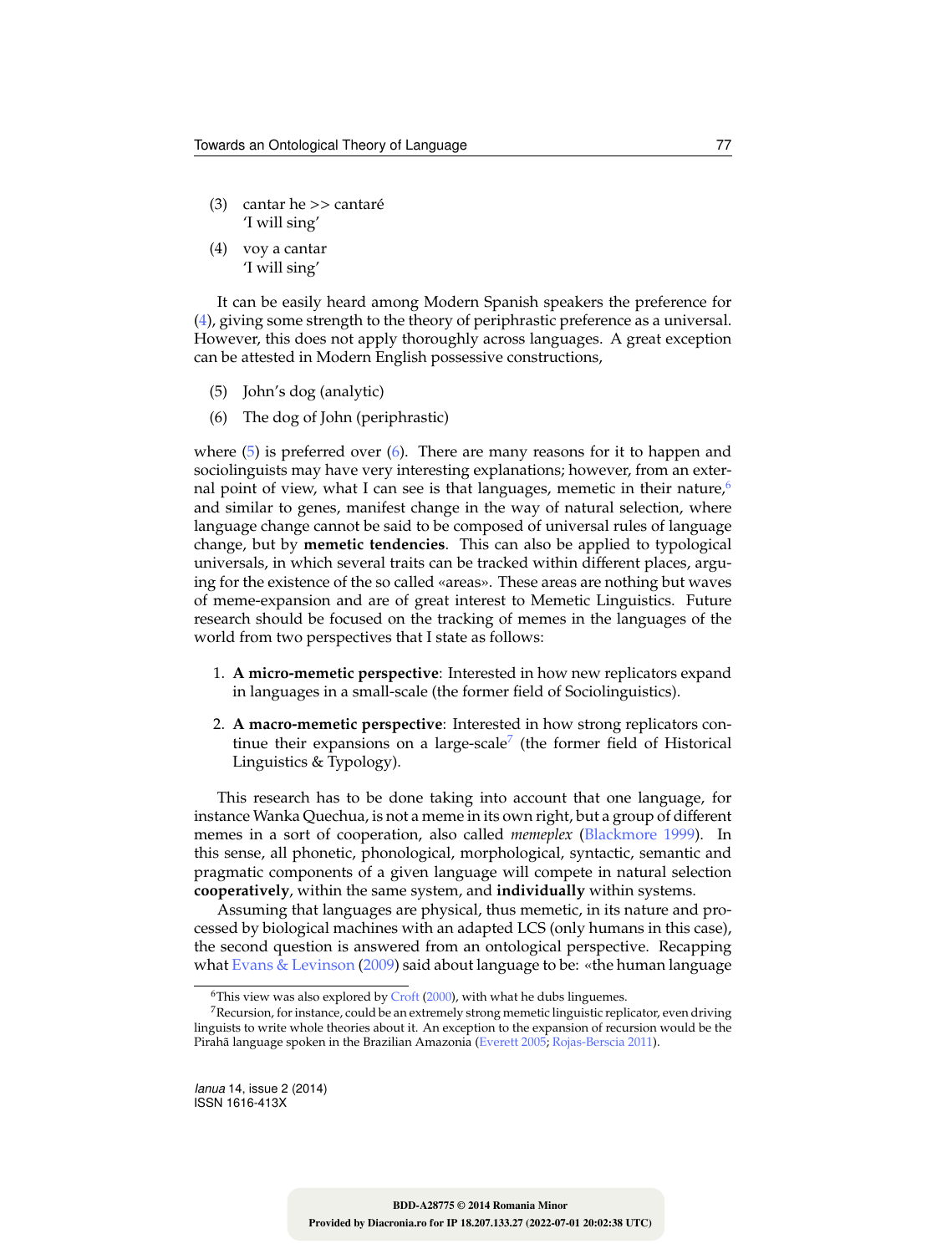processing system is a **hybrid**: "a biological system tuned to a specific linguistic system, itself a cultural historical product"» (Evans & Levinson 2009, 446), the «hybrid» hypothesis turns out to be inconsistent. Language is a hybrid by no means, but two different things: an HLCS with biological grounding<sup>8</sup> and different memetic systems in an uninterrupted and visible competition process within natural selection. What is true, however, is that they are constantly interacting and some features of one have to be compatible with some features of the other in order to achieve «**reading**».

However, how do the HLCS and the world languages interact? What's this interface?

### **3.3 Linguistic Engineering, an open field**

What is the interaction between the HLCS and the language memeplexes? Since languages, as well as music or mathematics, were invented by humans with a brain with a HLCS, they have to be adapted to it, i.e. be compatible, as an operative system is compatible to PCs with specific features. A 1993 PC would not be able to read Windows' modern versions. All languages then have to be specifically designed for its compatibility with the basic property of the HLCS, concatenation and subproperties. This can be considered a language universal and it can be undoubtedly said that all languages will exhibit it.

The way in which specific human languages and the HLCS interact is a field that remains to be studied in the following decades in what I call Linguistic Engineering. Many attempts have already been made in order to achieve such research from the Morphological corner of the discipline, mainly by Optimality Theory and the incremental reading hypothesis ( $Prince \& Smolensky 2002$ ), and Neuroscientists in general. Deeper studies in how the HLCS process different memes and how this difference triggers cognition, as well as how do languages adapt to the HLCS remain to be done. Moreover, more cross-species studies should be done in order to account for the specificity of memetic language emergence in human beings. It has been attested that primates exposed to memetic languages tend to process lexicon of it and very small constructions (Tomasello 2010). It may be in this difference with the HLCS in memetic language processing the answer for the phylogenetic development of it in humans. The question anyway remains open, since there is much to do nowadays.

## **4 Final remarks**

In brief, the basic ideas of the paradigm are the following:

1. Former theories of language, both formal and functional (§ 2), proposed a model of language based on the morphology of actual languages, i.e.

 ${}^{8}$ If one assumes that the HLCS is physical, it must undergo the process of natural selection as well. This is indeed what happens. The phylogenetic origins of the HLCS have been somehow traced by Tomasello (2010), arguing for the pantomiming and gestural origin of human language.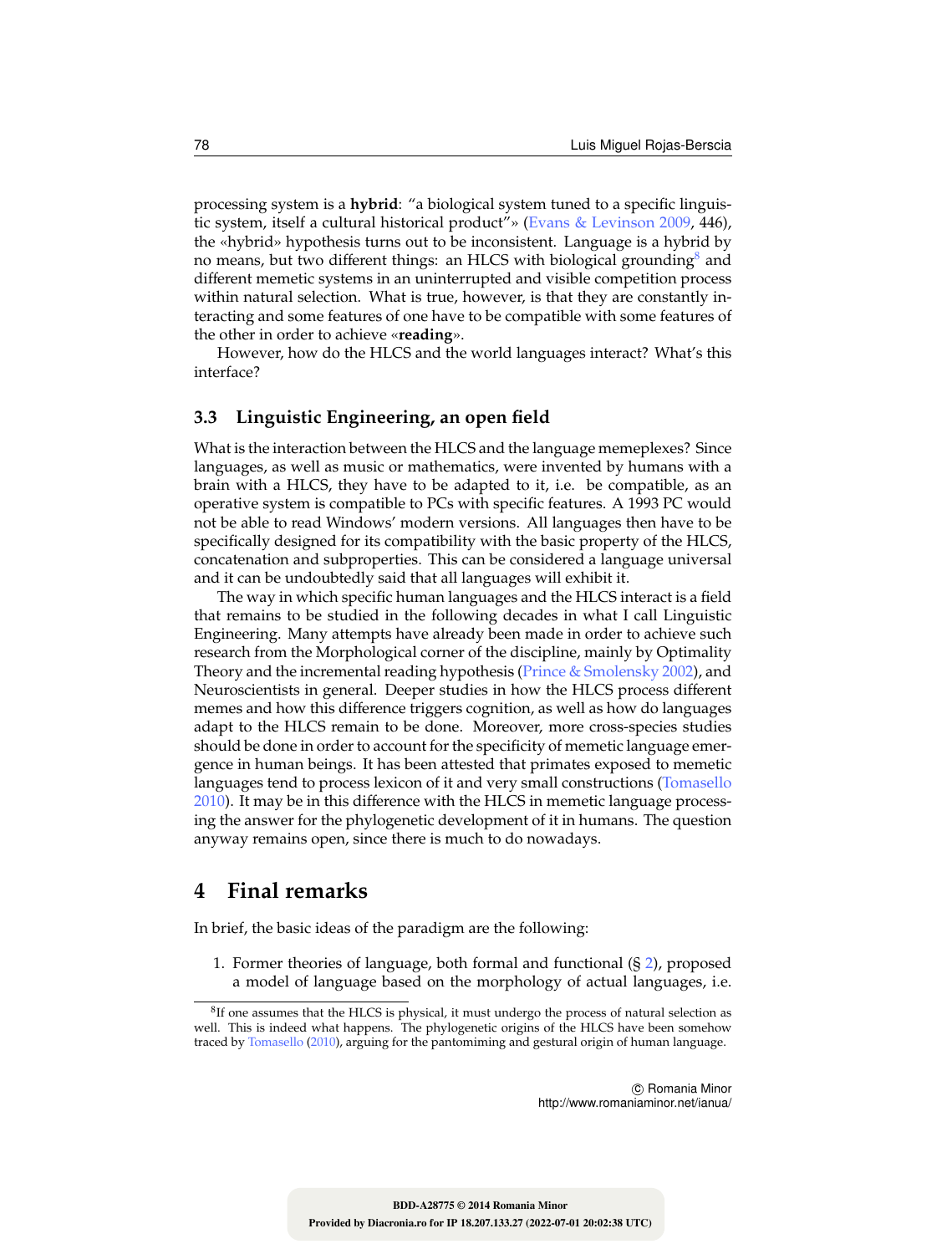Morphological linguistics, not answering the question of the nature of language itself.

- 2. A theory of language must account for the ontology of language and languages, i.e. Ontological Linguistics. Following this reasoning, the only thing that can be said about the HLCS and languages is that they exist: they are physical.
- 3. A theory of language has to answer to «the main three». The theories aiming at this are RM, Memetic Linguistics and Linguistic Engineering.
- 4. The basic property of the HLCS is one, concatenation. The morphology/characteristics of languages are extremely diverse. Since they are memeplexes, this diversity is exemplified by memetic tendencies.
- 5. WithinMemetic Linguistics, I defined two perspectives: the micro-memetic and the macro-memetic. The former focused on small-scale memetic linguistic processes and the latter focused on large-scale memetic linguistic processes.
- 6. All languages have to adapt to their unique processor, the HLCS. How this occurs is a future task for Linguistic Engineering.
- 7. Finally, *pace* Evans & Levinson (2009), language is not a *hybrid* (biological + cultural). We are dealing with two different things / two levels of analysis: a physical HLCS system and several physical memetic systems (languages), both driven by natural selection biologically and culturally, respectively.

## **Acknowledgments**

I am more thankful to Diego Krivochen, for his comments on previous drafts of the article, as well as to the anonymous readers who provided me with interesting and challenging feedback. Last but not least, I thank Robin McPherson for his help with the «nativisation» of this article in Modern English.

## **References**

Blackmore, Susan (1999): *The meme machine*. Oxford: Oxford University Press.

- Boeckx, Cedric (2010): «Defeating lexicocentrism.» Ms., ICREA/UAB. URL: <http://ling.auf.net/lingbuzz/001130>.
- Chomsky, Noam (1957): *Syntactic structures*. The Hague; Paris: Mouton.
- Chomsky, Noam (1965): *Aspects of the theory of syntax*. Cambridge (MA): MIT Press.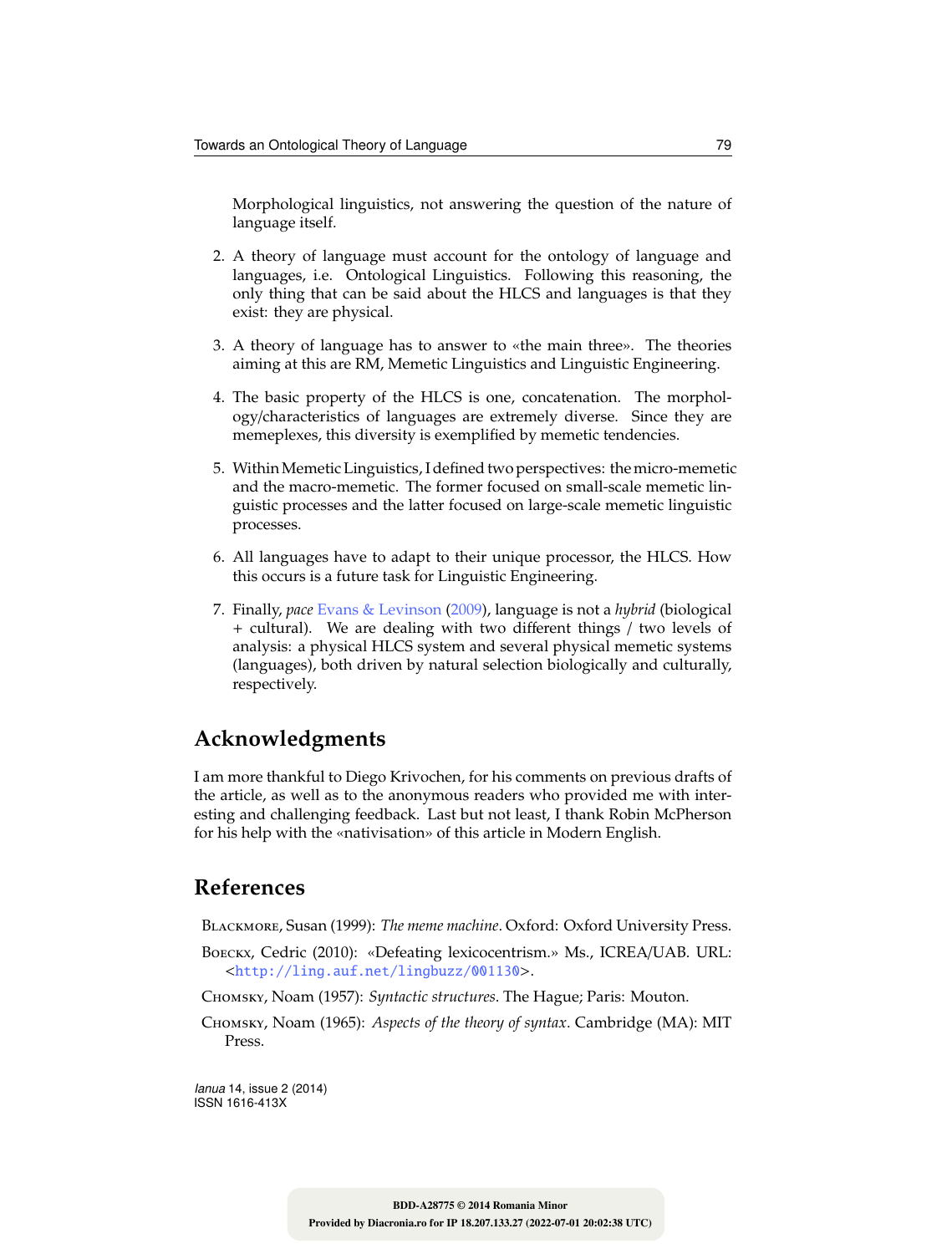- Chomsky, Noam (1981): *Lectures on government and binding: The Pisa Lectures*. New Jersey: Foris.
- Chomsky, Noam (1995): *The minimalist program*. Cambridge (MA): MIT Press.
- CROFT, William (2000): *Explaining language change: An evolutionary approach*. London: Longman Linguistics Library.
- Croft, William; Cruse, D. Alan (2004) : *Cognitive linguistics*. Cambridge: Cambridge University Press.
- Dawkins, Richard (1976): *The selfish gene*. Oxford: Oxford University Press.
- Evans, Nicholas; Levinson, Stephen C. (2009): «The myth of language universals: Language diversity and its importance for cognitive science.» *Behavioral and Brain Sciences* 32:429-?492. DOI: 10.1017/S0140525X0999094X
- EVERETT, Daniel L. (2005): «Cultural constraints on Grammar and Cognition in Pirahã». *Current Anthropology* 46(4): 621–643. DOI: 10.1086/431525
- EVERETT, Daniel L. (2007): «Cultural constraints on grammar in Pirahã: A reply to Nevins, Pesetsky, and Rodrigues (2007).» Ms., Illinois State University. URL: <http://ling.auf.net/lingbuzz/000427>.
- EvERETT, Daniel L. (2009): «Pirahã culture and grammar: A response to some criticisms». *Language* 85(2): 405–442. DOI: 10.1353/lan.0.0104
- EVERETT, Daniel L. (2010): «The shrinking Chomskyan corner: A final reply to Nevins, Pesetsky, and Rodrigues.» Ms., Illinois State University. URL: <http://ling.auf.net/lingbuzz/000994>
- Fitch, Tecumseh W. (2010): «Three meanings for recursion Key distinctions for biolinguistics.» In Richard K. LARSON, Viviane Déprez & Hiroko YAMAKIDO (ed.), *The Evolution of human language: Biolinguistic perspectives*. Cambridge: Cambridge University Press, 73?-90.
- Krivochen, Diego Gabriel (2011a): «An Introduction to Radical Minimalism I: On Merge and Agree (and related issues).» *IBERIA* 3(2): 20–65. URL: <http://www.siff.us.es/iberia/index.php/ij/article/ view/54/59>
- Krivochen, Diego Gabriel (2011b): «An Introduction to Radical Minimalism II: Internal Merge beyond explanatory adequacy.» Ms., Universidad Nacional de La Plata. URL:<http://ling.auf.net/lingbuzz/001256>
- Krivochen, Diego Gabriel (2011c): «Introduction to Radical Minimalism: Merge, Agree & Transfer Revisited.» Presentation at Adam Mickiewicz University, Poznan. April 11.
- Langacker, Ronald W. (1987): *Foundations of cognitive grammar*. Volume I: Theoretical Prerequisites. Standford: Standford University Press.
- Langacker, Ronald W. (1991): *Foundations of cognitive grammar.* Volume II: Descriptive Application. Standford: Standford University Press.
- Langacker, Ronald W. (2008): *Cognitive grammar: A basic introduction*. New York: Oxford University Press.